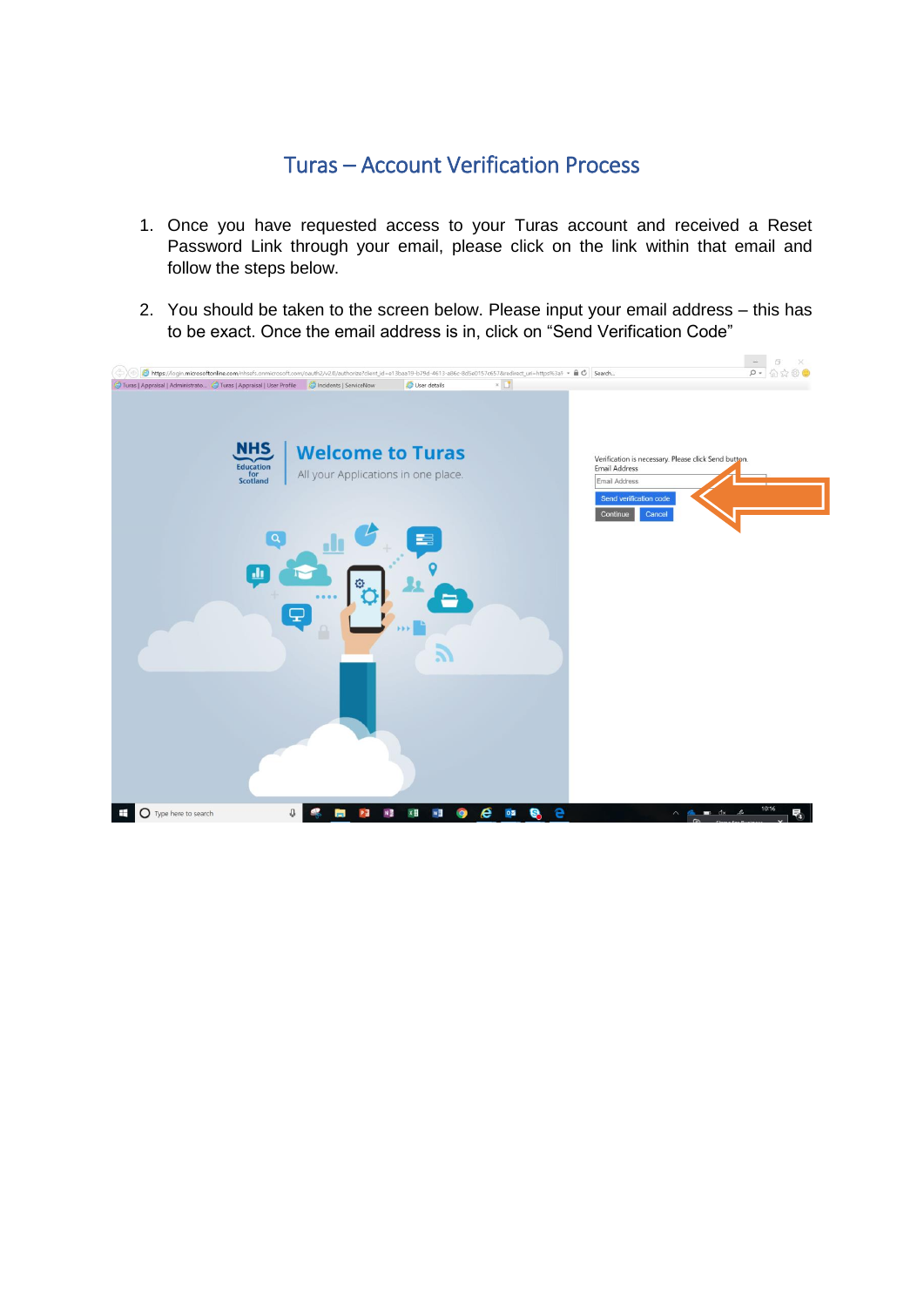3. You will now be taken to the screen below. In the meantime the system has sent you a verification code to the email you typed in. Please leave the Turas page opened, until the code arrives, as this is where you need to input it back for verification.

## **\*Please note the code may take several minutes to arrive so don't request another one if it doesn't arrive straight away\***

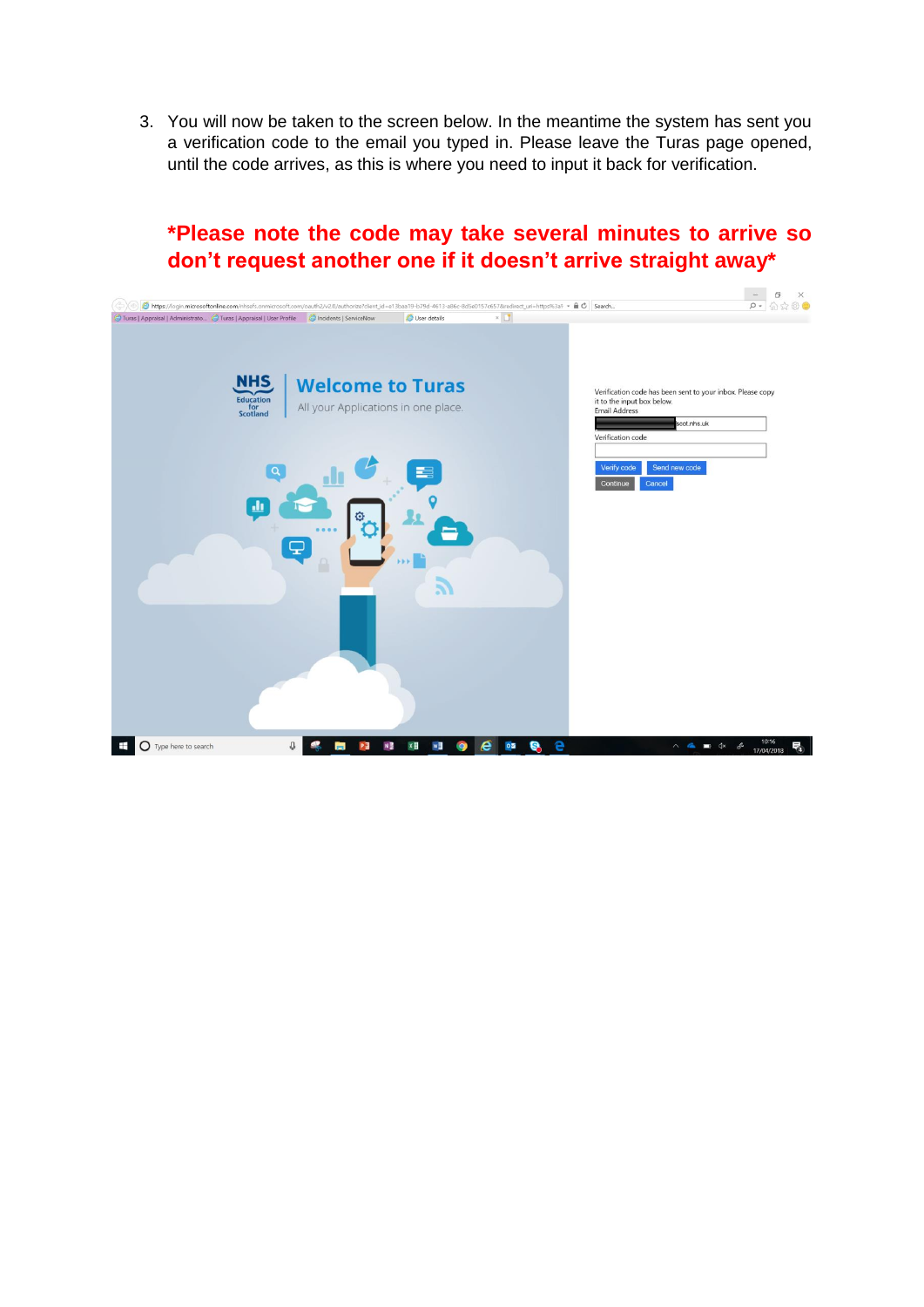4. Once the code arrives, input that in the "Verification code" field and click on "Verify code" then "Continue". See example below.

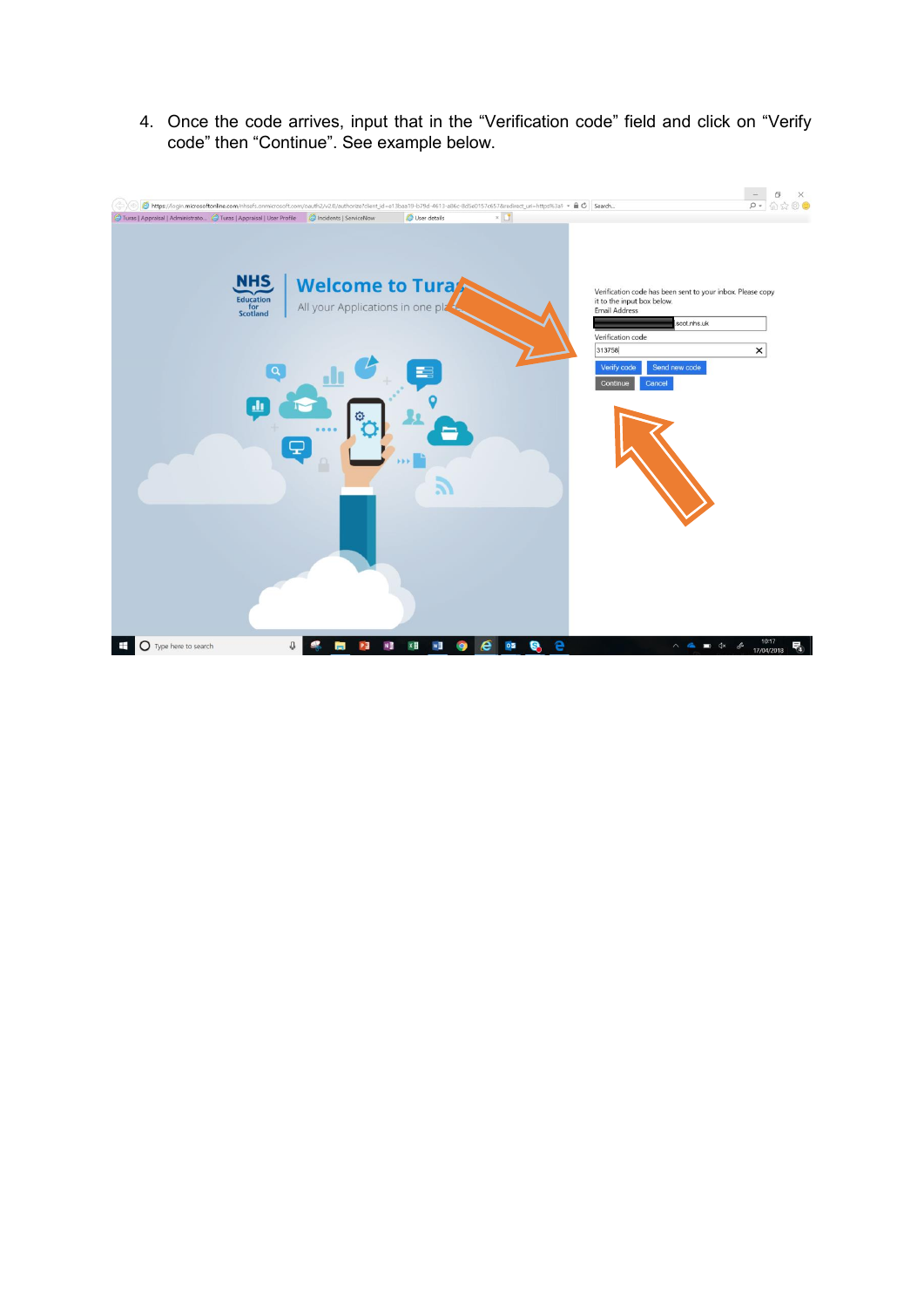

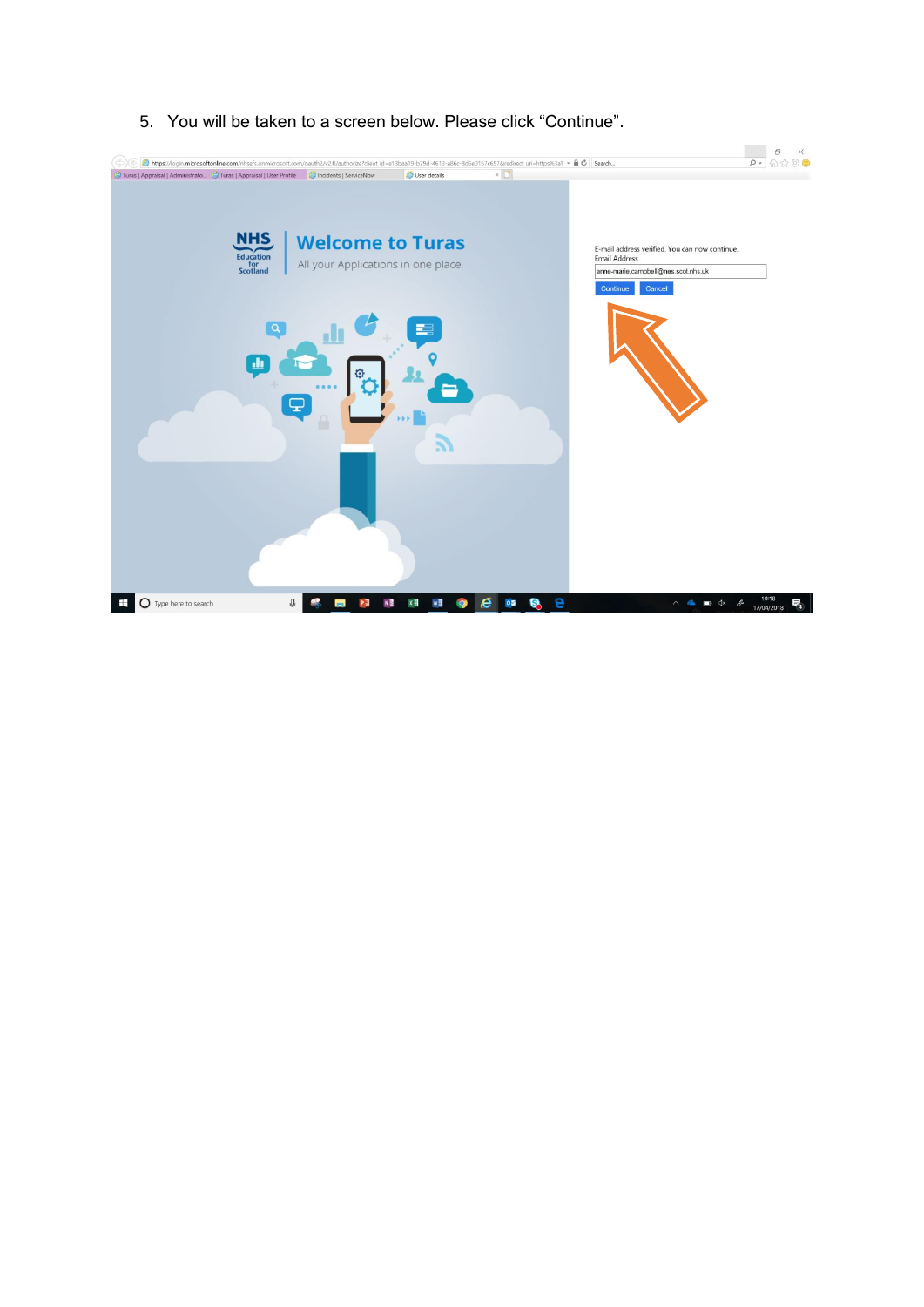- 6. The system will now let you create a new password. Think of a password that meets the following criteria:
	- a) Is between 8-16 characters
	- b) Has at least one upper case
	- c) Has at least one lower case
	- d) Has at least one number

Type your password in "New Password" and then repeat in "Confirm New Password", then select continue.